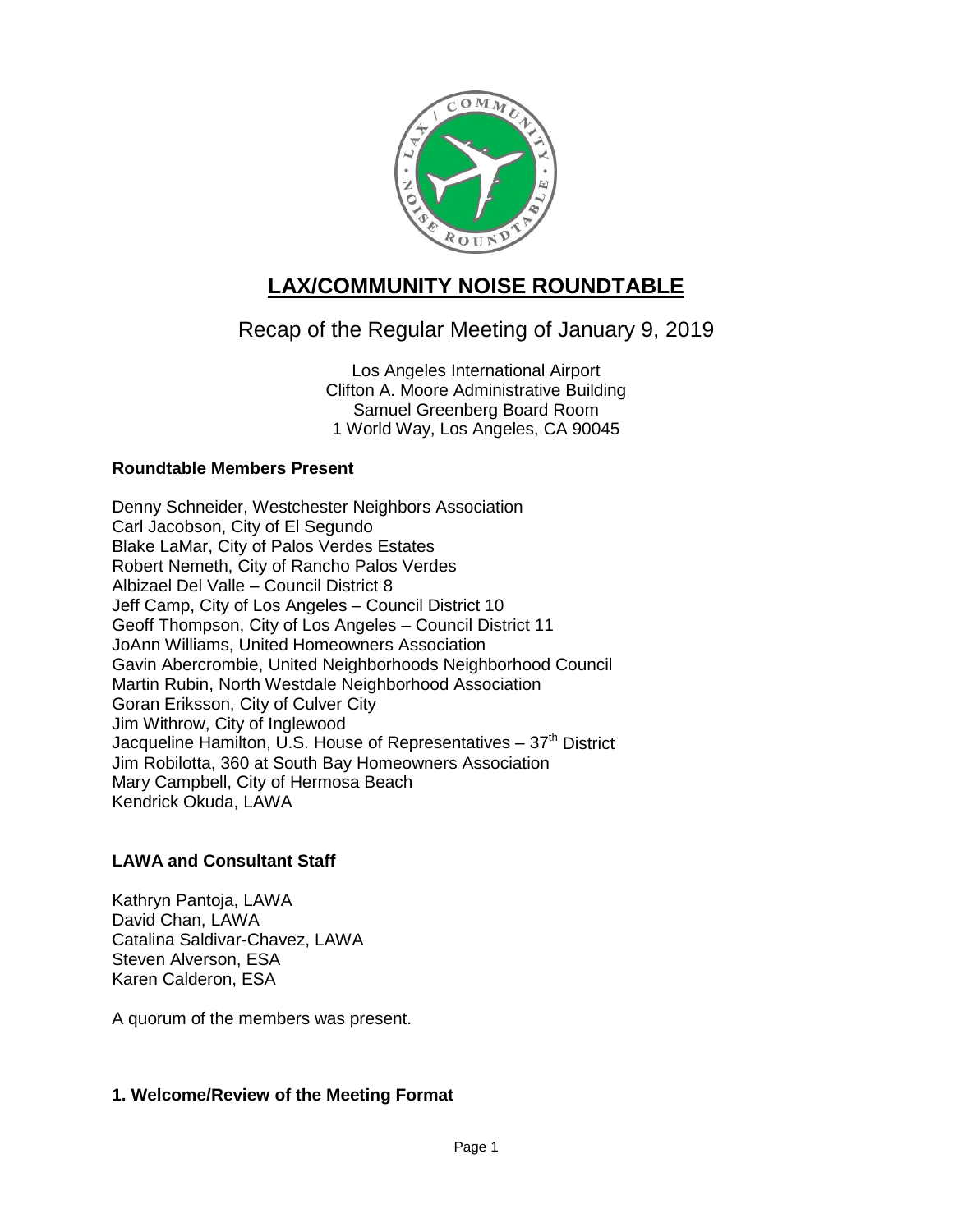Roundtable Facilitator Steve Alverson welcomed the members and public, and indicated his role was to ensure all participants stay on topic so that the meeting stays on schedule.

## **2. Call to Order, Pledge of Allegiance, and Identification of Those Present**

Chairman Schneider called the meeting to order and asked Roundtable members to introduce themselves.

#### **3. Comments from the Public**

Mr. David Pearson, a representative from Quiet Skies Idyllwild, commented on the impacts of aircraft noise for the community of Idyllwild, a mountain town approximately 100 miles east of LAX in Riverside County. He noted that the implementation of NextGen increased the frequency of overflights from five to up to 260 per day, at an altitude of approximately 31,000 feet. He noted that due to topography, the aircraft noise of each overflight reverberates for approximately 3 minutes. Given that the FAA did not consult the community, he is requesting that the FAA cancel the new routes over Idyllwild and place them back where they were before the implementation of the SoCal Metroplex.

#### **4. Acknowledgment of New Representatives from City of Hermosa Beach**

LAWA staff member David Chan acknowledged Stacey Armato and Mary Campbell (alternate), as the new Roundtable representatives for the City of Hermosa Beach. Mary Campbell introduced herself to the Roundtable.

#### **5. Reappointment of At-Large Members for Another Two-Year Term**

Mr. Chan explained that, per the bylaws, the Roundtable requests community group at-large members to send in letters requesting reappointment every two years. He noted that out of the six community groups he reached out to for reappointment letters, five responded, including North Westdale Neighborhood Association, Westchester Neighbors Association, United Neighborhoods Neighborhood Council, 360 at South Bay, and United Homeowners Association. He added that the Bluff Park Neighborhood Association did not submit a letter requesting reappointment.

Member Camp made a motion to reappoint the five at-large members for another two-year term. The motion was seconded by Member Eriksson, and unanimously passed by the Roundtable. Chairman Schneider requested that Mr. Chan reach out to the Bluff Park Neighborhood Association one more time. If no response is received, then that community group will no longer be a member of the Roundtable.

#### **6. Report from LAX Metroplex/Wide Area Ad Hoc Committee**

The Chair of the Ad Hoc Committee, Member Thompson, briefed the Roundtable on altitude data trends for the DAHJR waypoint. He noted that the November 2018 and December 2018 data for the DAHJR waypoint showed a similar percentage of flights flying at or below 5,700 feet above MSL (representing the 6,000-foot minimum altitude at DAHJR with a +/- 300-foot variation). He reminded Roundtable members that as of August 30, 2018, the FAA had agreed to assign a minimum altitude of 5,000 feet MSL at DHAJR to all North Downwind Arrivals between 1 AM and 5 AM, and FAA agreed to increase the minimum altitude at DAHJR to 6,000 feet MSL beginning March 2019. The Ad Hoc Committee expressed its wishes to further expand those hours in the future from 1 AM to 5 AM to midnight to 6 AM. He also noted that the FAA provided nighttime data from 12 AM to 6 AM, but FAA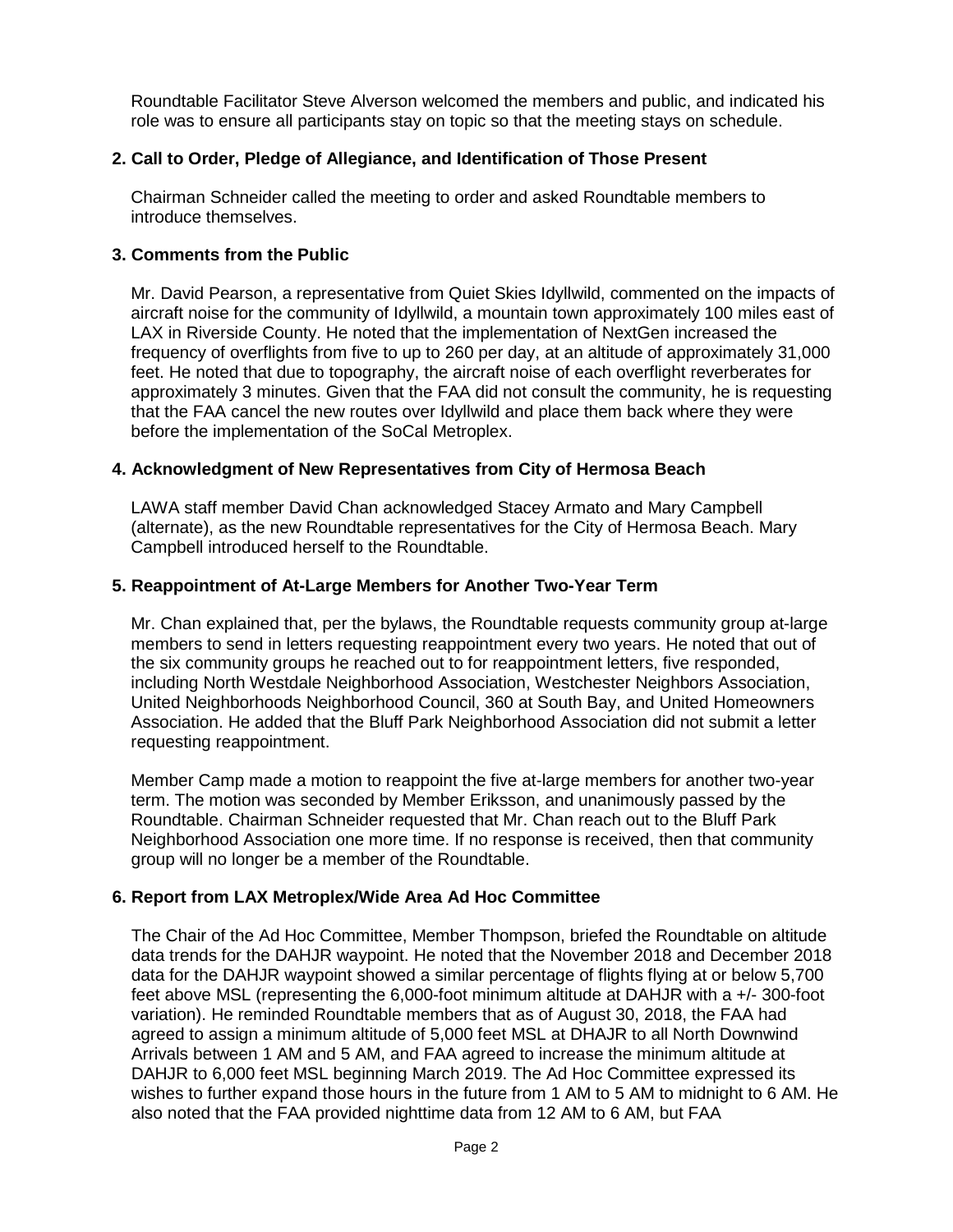representatives were not able to attend the Ad Hoc Committee meeting due to the federal government shutdown. He indicated that the next presentation would have a more detailed breakdown of operations by hourly increments.

## **7. Report from Administrative Support Ad Hoc Committee**

The Chair of the Administrative Support Ad Hoc Committee, Member Eriksson, shared a signup sheet for members to enroll if they are interested in participating in this committee. He noted that he has had trouble getting contact information for some of the members. Chairman Schneider requested that LAWA provide Member Eriksson with the updated membership roster and contact information.

## **8. Work Program B1: Briefing on Low Frequency Noise**

Mr. Alverson provided a brief review and update on Low Frequency Noise (LFN), which has been a high priority item on the Roundtable Work Program since the early 2000s. He noted the Roundtable has received several presentations on LFN over the past 19 years, including research efforts into LFN at other airports and entities. He added that in general, the research concluded that A-weighting frequency scale does not correlate well to human perception of the effects of LFN, while C-weighting frequency scale does and is readily available on most sound level meters. He also noted LFN is very difficult to mitigate in residential structures through conventional sound insulation techniques, but controlling the rattling of objects reduces the perception and annoyance of LFN.

Member LaMar asked whether LFN could cause damage to the human ear. Mr. Alverson indicated that commercial aircraft as heard in the community is not loud enough to cause hearing damage.

Chairman Schneider noted that if newer aircraft are creating more LFN, and we are still measuring with A-weighting frequency scale, more people are being affected by LFN than indicated by the Community Noise Equivalent Level contours. Mr. Alverson noted some of the LFN research hypothesized that the high frequency noise in older Stage 2 aircraft used to mask the LFN, but current aircraft engines have eliminated most of the high frequency noise, so LFN may now be more noticeable than in the past.

Various members discussed new ways of dampening noise, including cushioning movable objects, plywood with foam, and active noise control (i.e., sending a reverse signal to cancel the LFN in a room).

Member Eriksson asked about supersonic aircraft. Mr. Alverson noted the 2018 Reauthorization Act includes a provision for the FAA to develop new noise standards for supersonic aircraft.

#### **9. Work Program B5: Status Update on Sound Insulation Programs**

LAWA staff member Catalina Saldivar-Chavez presented the status of the sound insulation programs at LAX. She indicated that there are two types of programs: (1) residential programs, which treat noise through the replacement of windows, doors, and positive ventilation systems; and (2) school programs, which treat noise through the replacement of windows, doors, exterior wall insulation and interior sound panels, and mechanical system upgrades (HVAC/PVS). Ms. Saldivar-Chavez also described the sources of funding, eligible jurisdictions, program boundary, and the status of the residential and school programs.